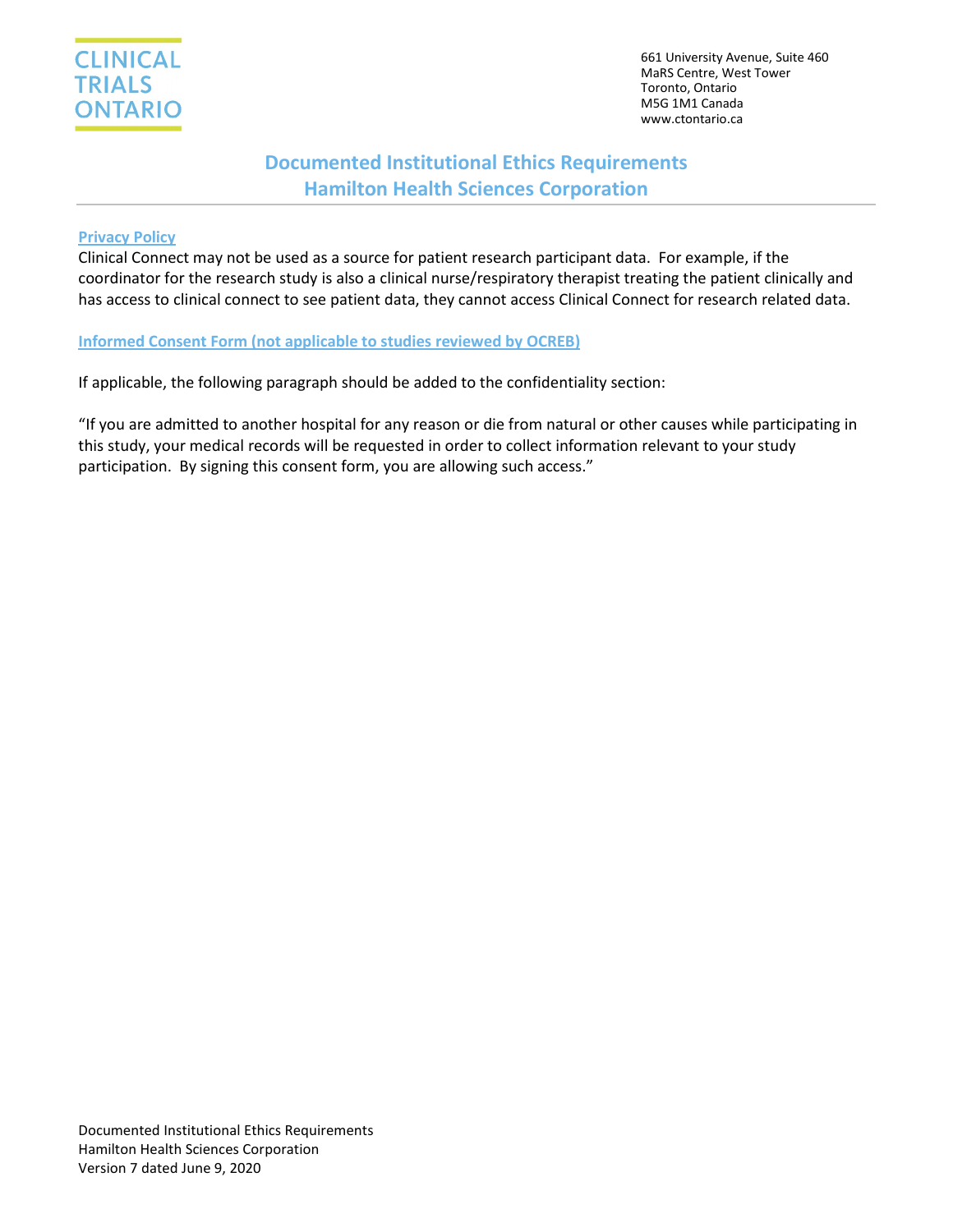661 University Avenue, Suite 460 MaRS Centre, West Tower Toronto, Ontario M5G 1M1 Canada www.ctontario.ca

# **SRERS Administration Hamilton Health Sciences Corporation**

### **Cross-Appointed Researchers**

For researchers sharing cross-appointments at more than one institution (e.g., Hamilton Health Sciences Corporation, St. Joseph's Healthcare Hamilton and/or McMaster University), you must use the credentials for the institution where the research is being conducted.

For example, if the researcher is cross-appointed between Hamilton Health Sciences Corporation (HHS) and McMaster University, and the research will be conducted (e.g., participants recruited and/or intervention administered) at HHS, the researcher's organization and the institutional representatives must be those associated with HHS.

#### **Reminder: Institutional Research Administration Requirements**

The CTO Streamlined System provides a streamlined approach to research ethics review. Each participating site must also ensure that all necessary institutional authorizations and contracts/agreements are in place prior to beginning the research.

#### **CTO Stream**

### **The following collaborators must be given a role on all Provincial Initial Application (PIA) forms and Centre Initial Application (CIA) forms:**

Name: Katie Porter Email: porterk@hhsc.ca Role: Institutional Representative

Name: Jillian Wicken Email: wickenji@hhsc.ca Role: Institution Admin

Name: Sasha Eskandarian Email: eskandars@hhsc.ca Role: Institution Admin

Name: Vanessa Manning Email: manningv@hhsc.ca Role: Institution Admin

This access is automatically granted when the Centre Initial Application is created. **When HHS is the Provincial Applicant site the research team should immediately create the CIA for the participating HHS site(s) (right after creating the PIA).** This will ensure that access is automatically granted as required above, otherwise the research team will need to manually add these roles to the PIA prior to submission.